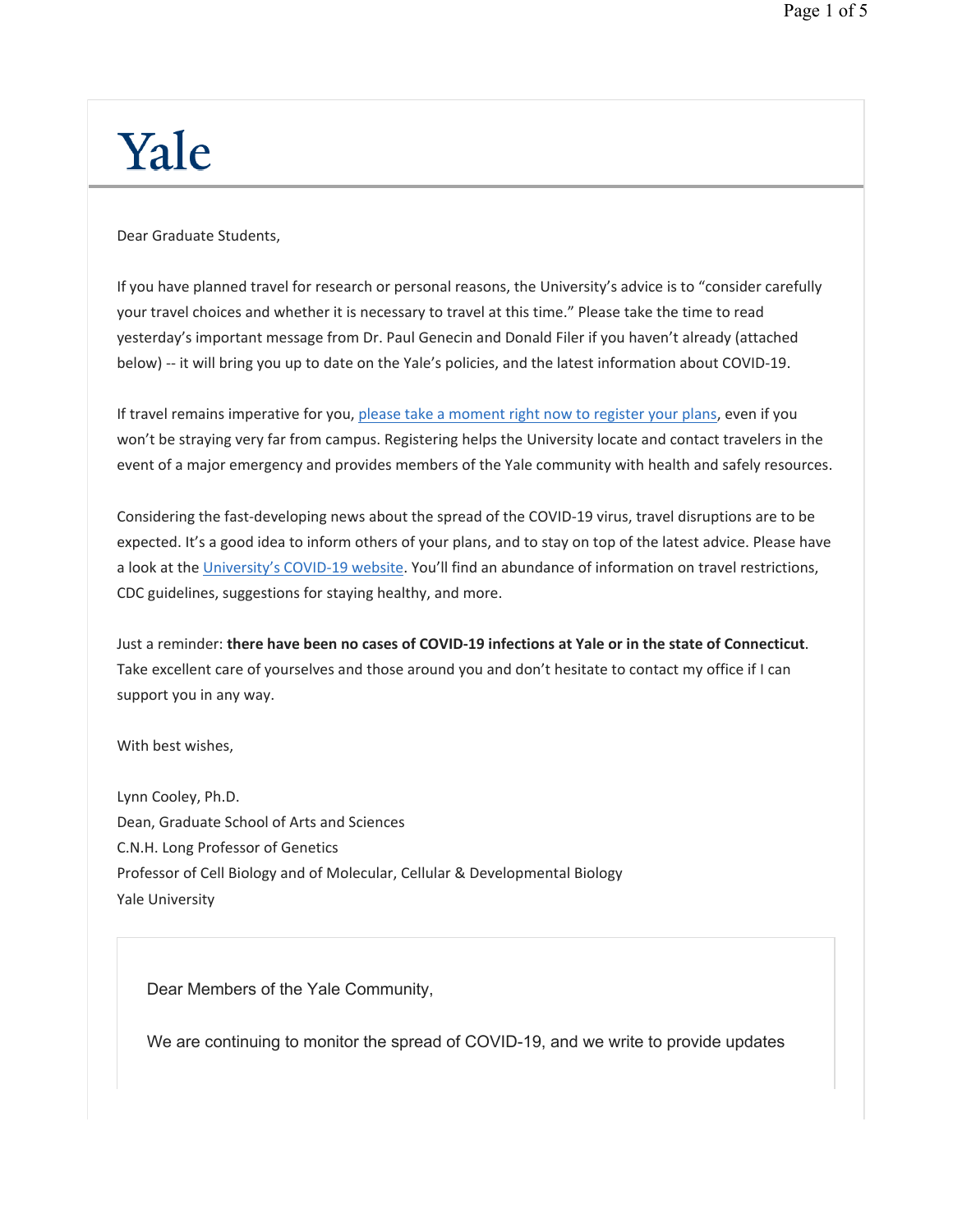related to COVID-19 and travel. Please review Yale's new COVID-19 website for additional information as well as a link to this and past announcements.

COVID-19 spread and response continue to change rapidly for travelers abroad as well as in this country. Keep in mind that any travel may be disrupted in the coming months. Other countries and regions may be added to the Centers for Disease Control and Prevention's (CDC's) Level 3 Travel Warning (as Italy and Iran have been recently), and travelers who have been in those areas would be asked to self-isolate upon returning to campus. In addition, more foreign governments are imposing travel restrictions, such as closing borders, and as more restrictions are imposed, there is some risk of travelers being forced to remain in a country. **We urge you to consider carefully your travel choices and whether it is necessary to travel at this time.** 

If you do travel, take these actions:

- Register your travel, including for spring recess, even if you are traveling within the United States.
- Download the International SOS (ISOS) app.
- Stay alert to changes and developments that may affect your plans. Monitor travel advisories, including potential restrictions on border crossings, and be ready to change your plans if conditions change. View the list of CDC travel notices.
- Follow Yale Health recommendations listed below (e.g., frequent hand washing).
- If you should feel ill while traveling, call ISOS 215-942-8478 for advice before going to a health care facility. ISOS medical staff can provide advice on how to get treatment but will not be able to get you out of a country if any government restrictions have been put in place.

We strongly encourage you to review the table below, which summarizes CDC travel notices as of March 2, 2020, and Yale Health guidance. COVID-19 spread and response are rapidly evolving, and this table will be regularly updated at Yale's COVID-19 website.

**CDC Travel Notice Countries and** 

**Regions (as**

**Yale Health Guidance\***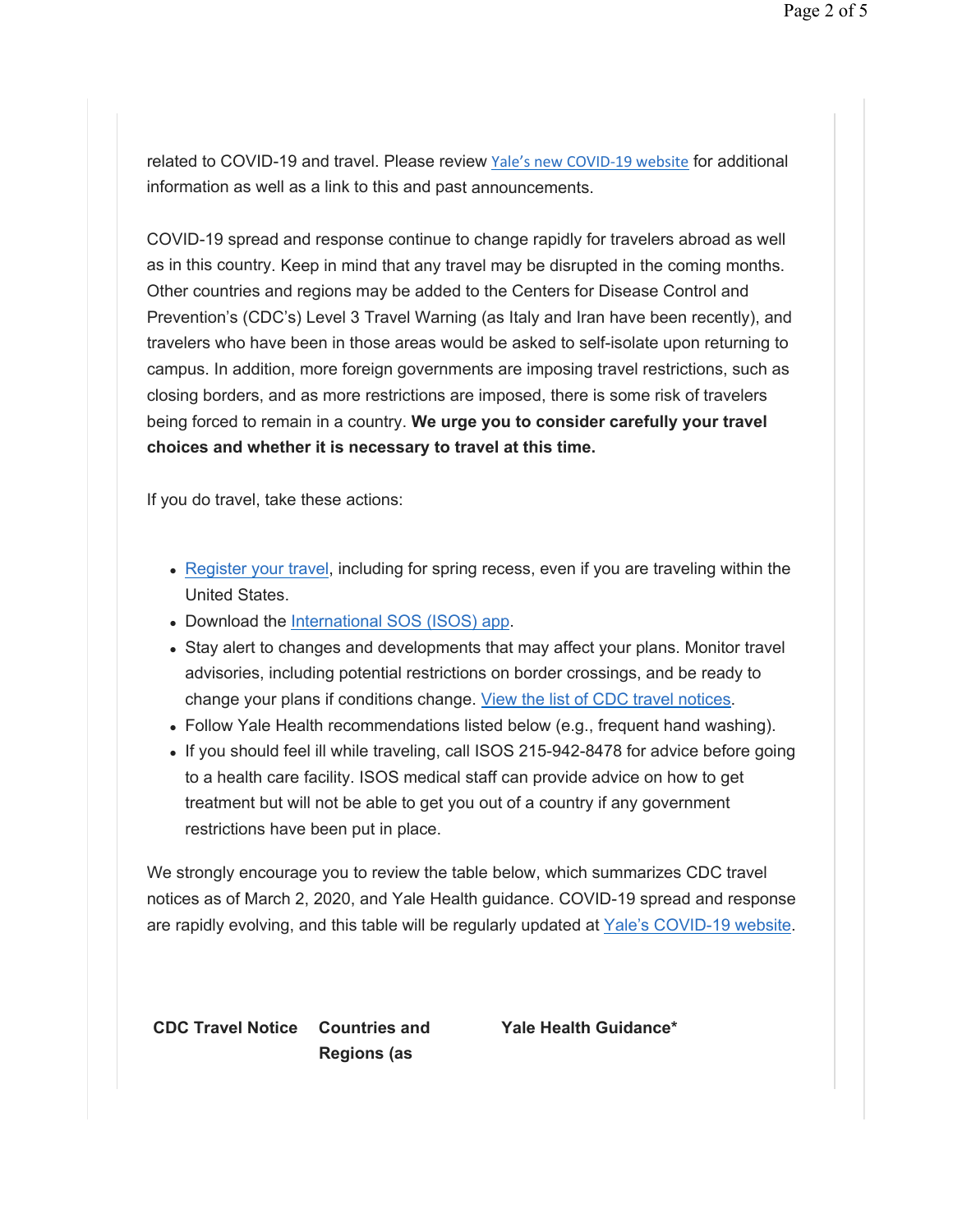## **designated by CDC)**

Warning – Level 3, Avoid Nonessential **Travel** 

· China (this does not include Hong Kong, Macau, or Taiwan)

- · Iran
- · Italy

· South Korea

· All nonessential travel to any country or region in this category should be cancelled or deferred. · Upon return, complete this registration form as well as self-monitor and self-isolate for 14 days using these guidelines. · Follow precautions to avoid illness.

· If you must travel, register your travel and download the **ISOS** app.

Alert – Level 2, Practice Enhanced **Precautions** 

· Japan · Travel may continue to these countries and regions, but you may wish to reconsider your plans because the situation is changing rapidly.

> · Older adults and those with chronic medical conditions are at higher risk for severe disease and should consider postponing nonessential travel.

> · Upon return, please self-observe (remain alert for fever, cough, or difficulty breathing) and see guidelines\* for contacting healthcare.

· Follow precautions to avoid illness.

· Register your travel and download the ISOS app.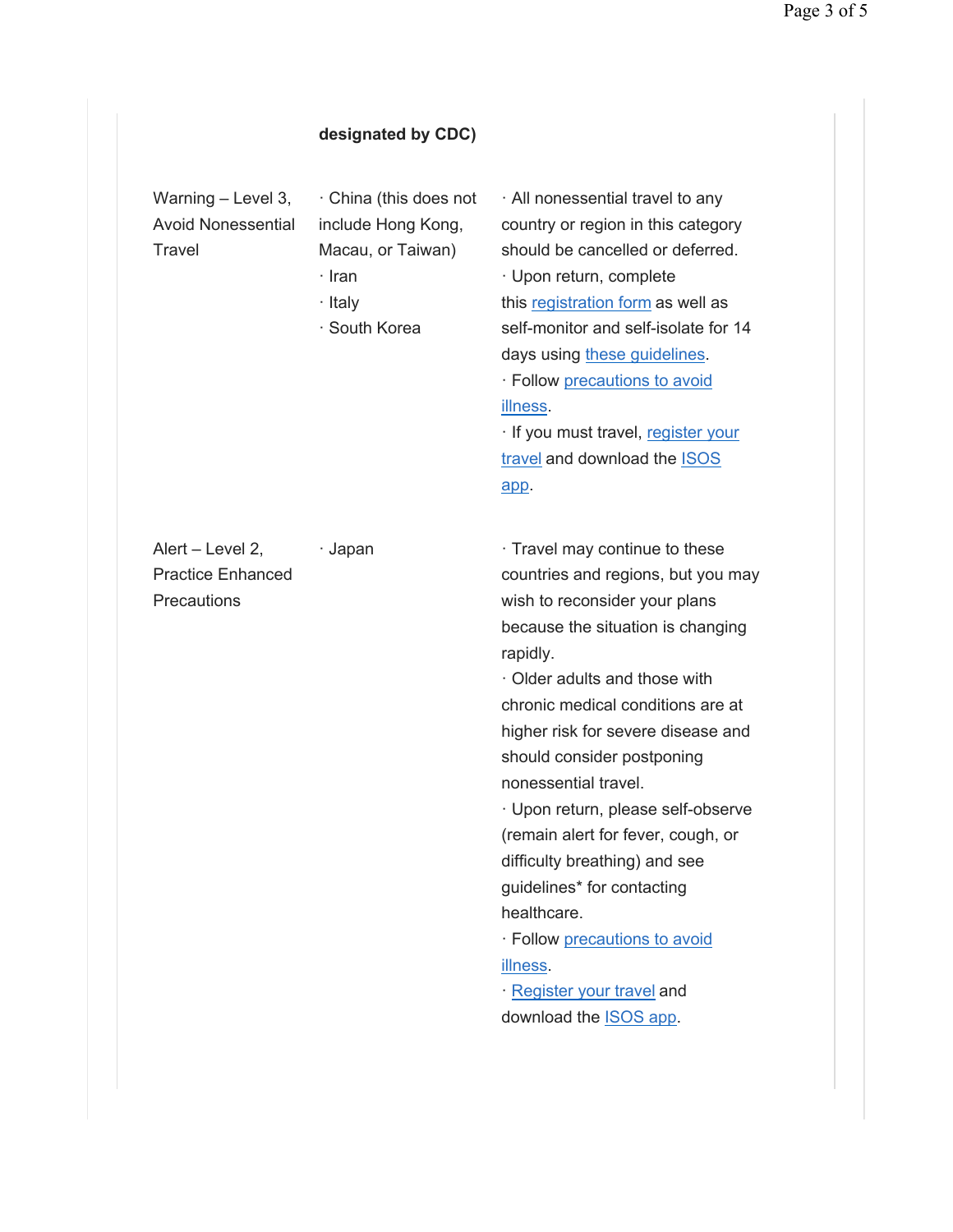Watch – Level 1, Practice Usual **Precautions** 

 $\cdot$  Hong Kong  $\cdot$  There are no travel restrictions, but travelers should take precautions to avoid illness. · Register your travel and download the ISOS app.

\*If you experience fever, cough, or difficulty breathing and you have had contact with a confirmed COVID-19 patient and/or traveled from a location with a Level 3 or Level 2 travel notice within 14 days of the onset of illness, stay home and contact a healthcare provider for guidance— **do not go to a healthcare facility prior to calling your doctor** or a hospital emergency room for instructions. If you are a Yale student or Yale Health member, you should contact Internal Medicine (203-432-0038), Student Health (203-432-0312), or Pediatrics (203- 432-0206) from 8:30 a.m. to 5 p.m. For urgent attention 24 hours a day, 7 days a week, please call Yale Health Acute Care (203-432-0123). If you are an Aetna member, please contact your primary care provider.

We also encourage you to take the following precautions for your well-being and safety:

- If you have not done so already, get a flu shot. This will help reduce the burden on the health system and help others. Members of the Yale community can obtain the influenza vaccine free of charge at the Yale Health Center at 55 Lock Street daily from Monday to Friday 8:30 a.m. to 4:30 p.m.
- Wash your hands with soap and water after coughing, sneezing, and blowing your nose. Use alcohol-based hand sanitizer if soap and water are unavailable.
- Avoid contact with sick people.
- Stay home if you are ill—do not go to work or class.
- If you need medical attention, call your provider before going to a healthcare facility.

Although there are no cases of COVID-19 infection at Yale or in Connecticut, the university is consulting with the Connecticut Department of Public Health and experts from the Yale School of Public Health and School of Medicine to update the university's existing pandemic response plan in the event of widespread U.S. community